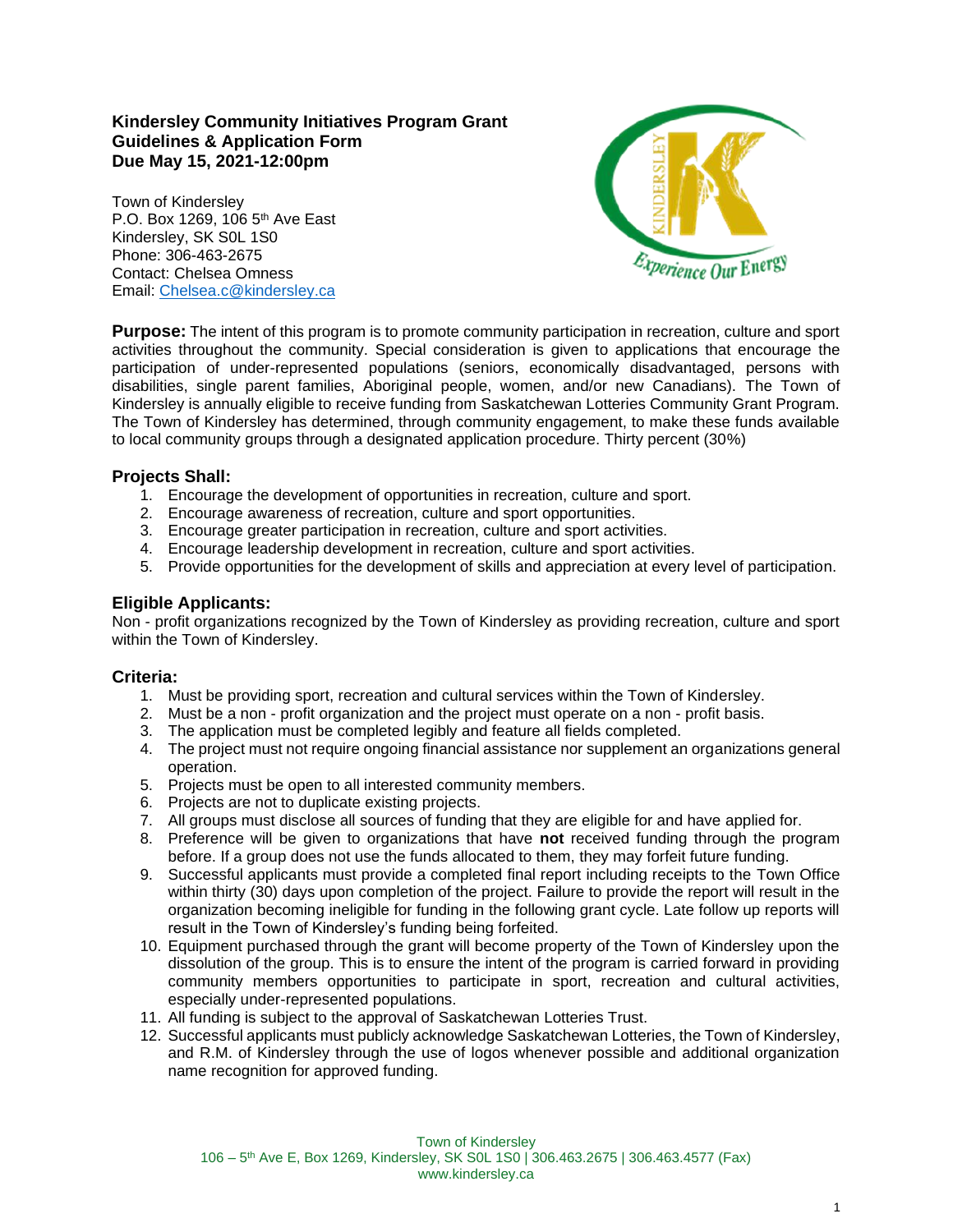## **Ineligible Expenses:**

- Construction, renovation, retrofit and repairs to buildings/facilities.
- Property taxes or insurance
- Alcoholic beverages
- Food or food-related costs
- Membership fees in other lottery funded organizations
- Prizes, cash, gifts, honorariums, trophies, plaques and badges
- Out of province activities and travel
- **Donations**
- Subsidization of wages for full-time employees
- Uniforms or personal items such as, but not limited to sweatbands and hats.

#### **Application Process:**

- 1. Applications are due May  $15<sup>th</sup>$ , 2021 @ 12:00pm
- 2. Applications are reviewed by a designated member of administration to ensure requests meet the grant purpose, criteria and eligible applicant status. Administration will also ensure that proposed project expenses do not fall within the about-listed ineligible expenses.
- 3. Applications will be reviewed and evaluated by a designated Adjudication Committee representing the funding bodies, recreation and culture sectors. Adjudication takes place in June.
- 4. Grant period: annually April 1st to March 31st (all expenses must occur within grant period)
- 5. Follow up reports are to be completed and submitted to the Town of Kindersley within thirty days (30) after the completion of the project. The final due date, without exception, for all follow-up reports is March 31st annually. The release of funds to applicants occurs once the completed Follow-up report is received by the Town of Kindersley.

If you require additional information or have questions regarding your application, please contact Chelsea Omness.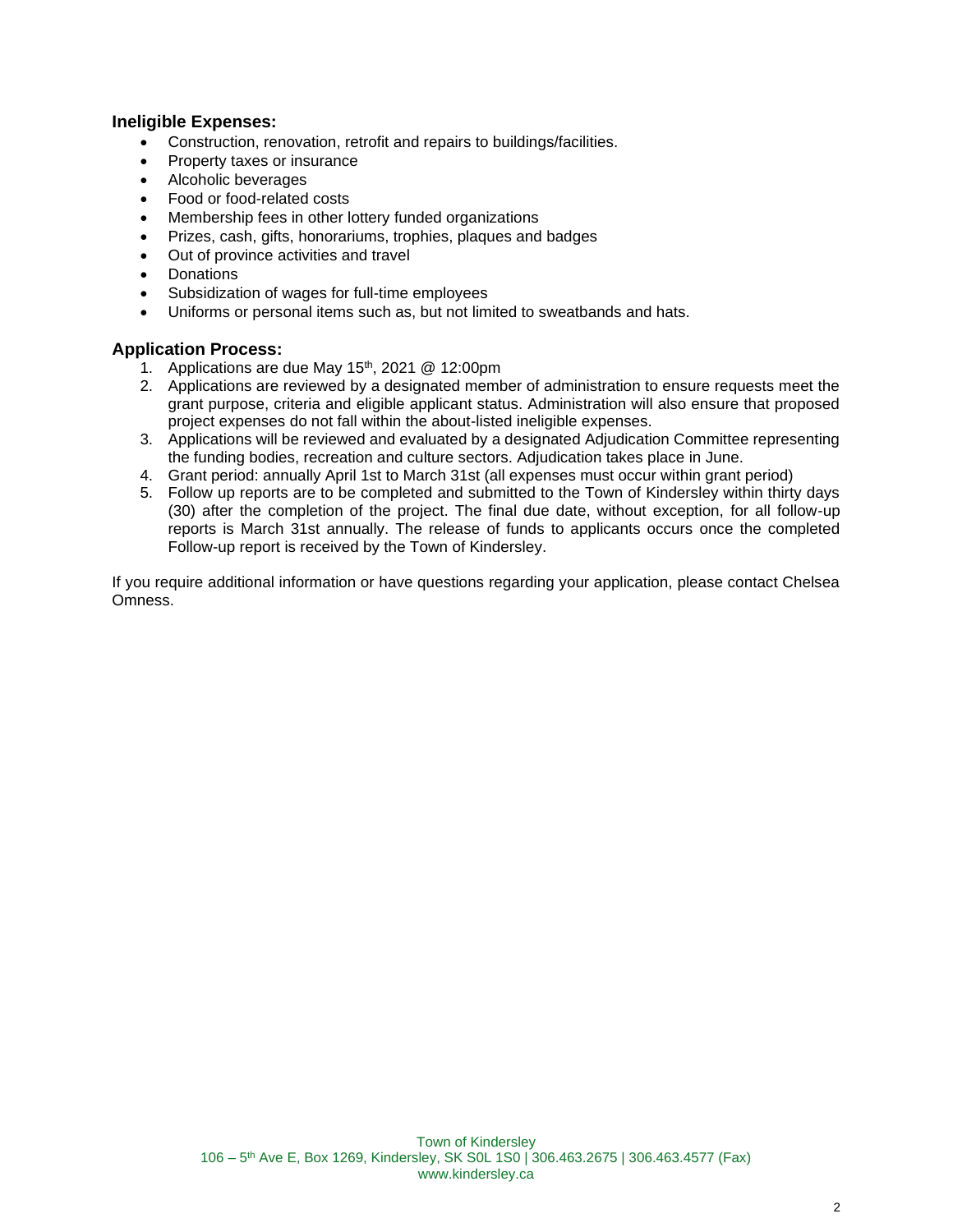## **Kindersley Community Initiatives Program Grant**

### **Application Form Due May 15, 2021-12:00pm**

Town of Kindersley P.O. Box 1269, 106 5<sup>th</sup> Ave East Kindersley, SK S0L 1S0 Phone: 306-463-2675 Contact: Chelsea Omness Email: [Chelsea.c@kindersley.ca](mailto:Chelsea.c@kindersley.ca)



# **\*Keep one copy of this completed application for your records\***

#### **For Office Use Only**

| Grant Project #  | Date Received:  |
|------------------|-----------------|
| Amount Approved: | Date of Cheque: |

## **Community Group Information**

| Province________________           |  |  |
|------------------------------------|--|--|
|                                    |  |  |
|                                    |  |  |
| List of Executives: (Name & Email) |  |  |
|                                    |  |  |
|                                    |  |  |
|                                    |  |  |
|                                    |  |  |
|                                    |  |  |
|                                    |  |  |
|                                    |  |  |
|                                    |  |  |
|                                    |  |  |
|                                    |  |  |

Amount Requested (Maximum \$5,000 per organization) \$

Town of Kindersley 106 – 5 th Ave E, Box 1269, Kindersley, SK S0L 1S0 | 306.463.2675 | 306.463.4577 (Fax) www.kindersley.ca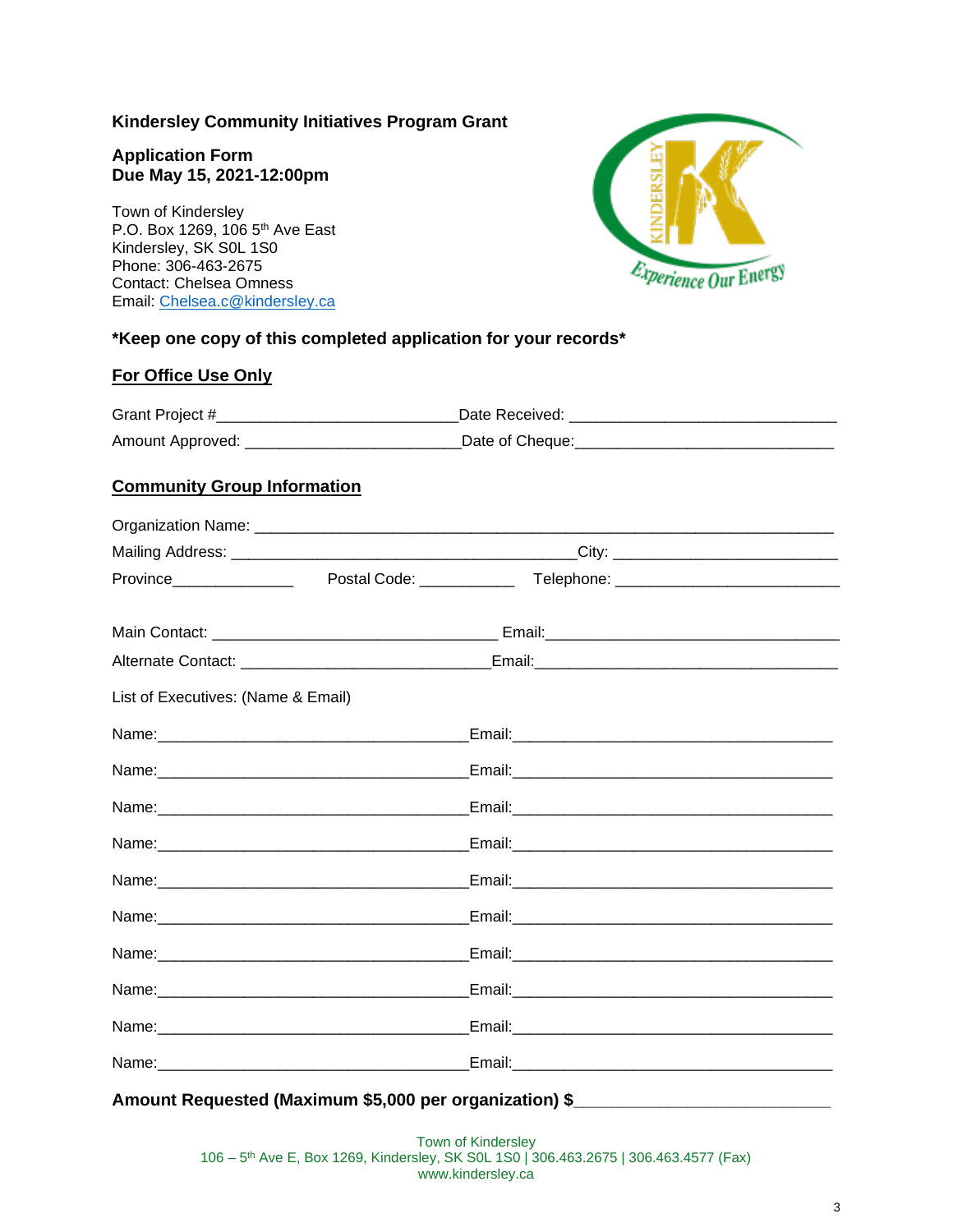1. What is the mandate/goal of your organization?

2. What are some of your organization's accomplishments and successful programs over the past 2 years? (please list)

- 3. Which of the following categories would you consider your organization to fall under (choose all that apply)?
	- □ Sport
	- □ Recreation
	- $\square$  Culture

#### **Project Description**

1. What is the project that you are applying for? Please provide a project description including what activities will take place, equipment/spaces required, whether hired professionals are required, program start and end dates, participation fee, etc. (If required attach extra information)

2. How will your project encourage the development of opportunities and awareness for recreation, culture or sport in Kindersley for community members?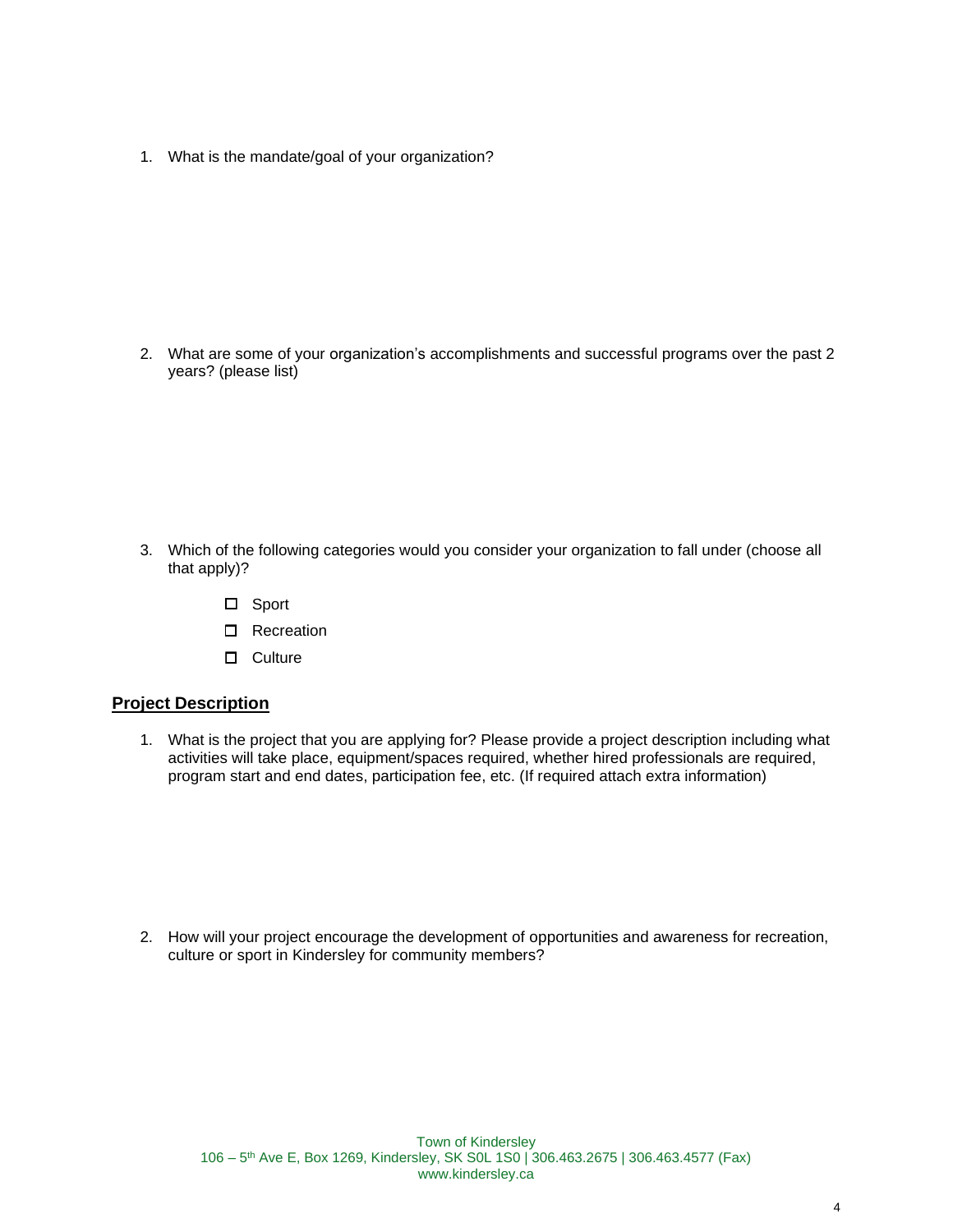3. How will your project encourage greater participation in recreation, culture or sport activities in Kindersley?

4. How will your project encourage leadership development in recreation, culture or sport activities in Kindersley?

5. How will your project provide opportunities for the development of skills and appreciation of recreation, culture or sport at every level of participation?

- 6. Which under-represented populations will be involved in the project (participations, leadership or planning)? (chose that apply)
	- Aboriginal People
	- Seniors
	- Economically Disadvantaged
	- □ New Canadians
	- $\Box$  Persons with disability
	- □ Single-parent Families
	- Women
	- □ Youth at Risk
- 7. How will your organization contribute to the project?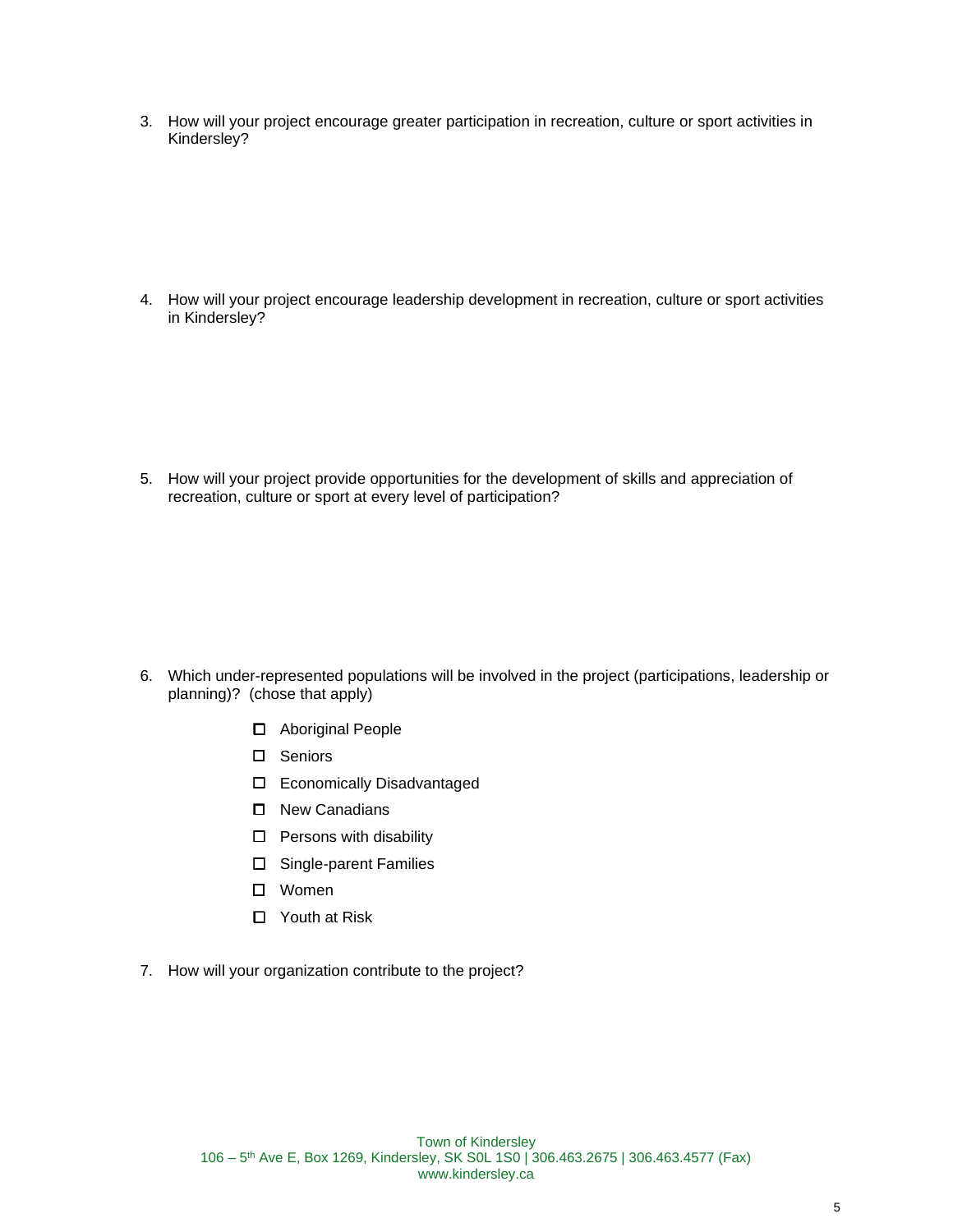# **Community Impact**

1. Why is this program needed?

- 2. Has this program been offered before?
	- □ Yes  $\square$  No
- 3. What is unique about this program?

4. What will the impact be if this project does not receive funding besides community members not having access to this program.